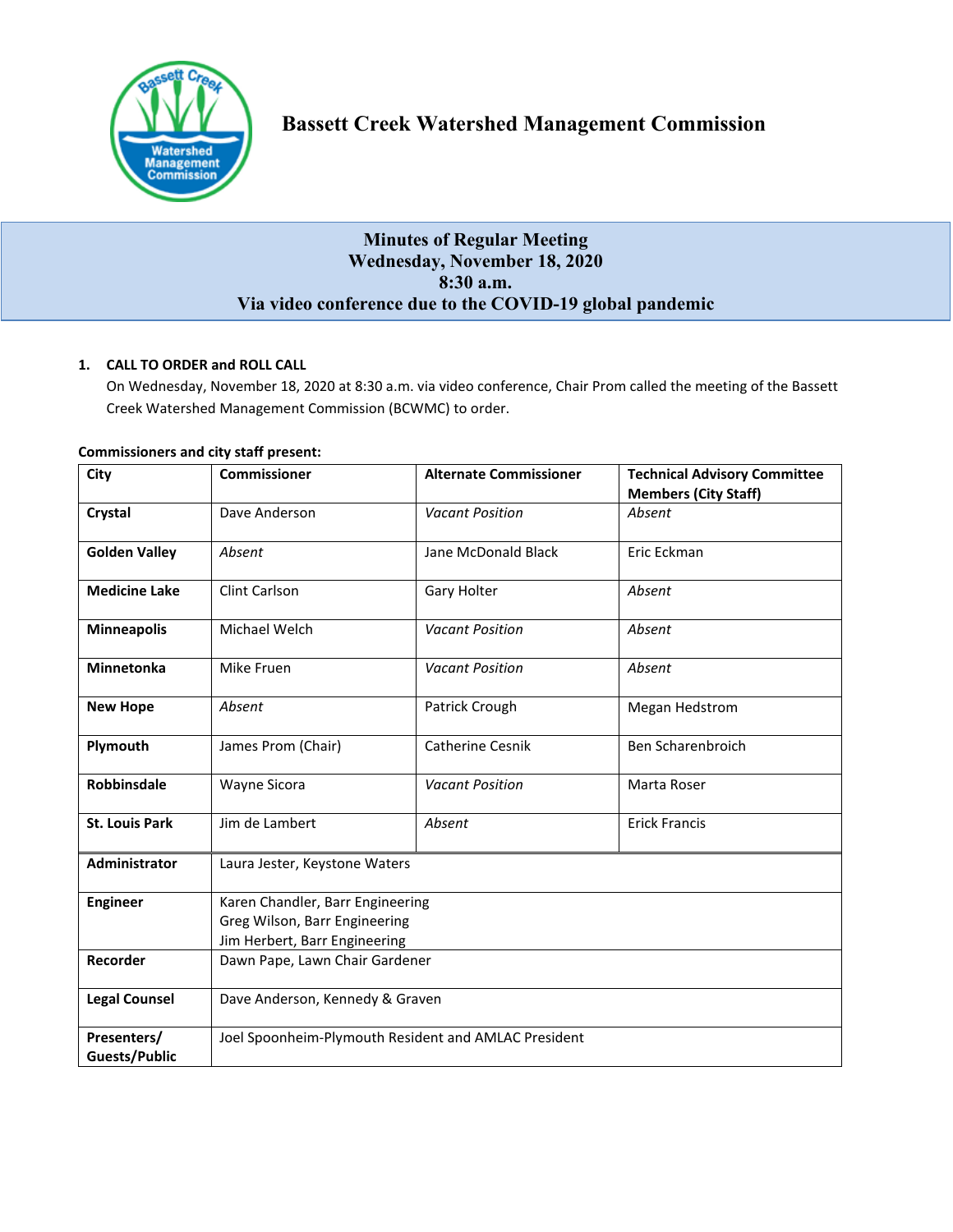# **2. PUBLIC FORUM ON NON-AGENDA ITEMS**

Plymouth resident and AMLAC president Joel Spoonheim commended the Commission for its work. He was hoping to hear an update on Medicine Lake and a commitment to reduce salt applications across the watershed. Commissioners acknowledged Mr. Spoonheim's concerns and assured him that these are priorities for the Commission as well. Administrator Jester also noted that she had discussed Medicine Lake water quality and AIS concerns with Three Rivers Park District (TRPD) staff, had received the water quality data to review, and has a meeting scheduled for December 11<sup>th</sup> between the DNR, TRPD, commission engineers, and Plymouth staff to discuss options for managing vegetation in 2021.

# **3. APPROVAL OF AGENDA**

**MOTION:** Alternate Commissioner McDonald Black moved to approve the agenda. Commissioner Welch seconded the motion. Upon a roll call vote, the motion carried 7-0, with the cities of New Hope and Minnetonka unable to participate in the vote due to technical difficulties.

# **4. CONSENT AGENDA**

The following items were approved as part of the consent agenda: October Commission meeting minutes, November financial report, and payment of invoices, approval of pay request from Solitude Lake Management for Sweeney Lake Alum Treatment, approval of 60-day review comments on Mississippi WMO Watershed Management Plan, approval of 4930 Markay Ridge Retaining Wall Project, Golden Valley, and approval of 1875 Kyle Place Shoreline Improvements, Golden Valley.

| TOTAL GENERAL FUND BALANCE                 | \$502,804.37     |
|--------------------------------------------|------------------|
| TOTAL CASH & INVESTMENTS ON-HAND (11/8/20) | \$3,765,593.00   |
| CIP Projects Levied – Budget Remaining     | \$(4,257,323.65) |
| <b>Closed Projects Remaining Balance</b>   | \$1,577,111.05   |
| 2015-2018 Anticipated Tax Levy Revenue     | \$2,288.14       |
| 2019 Anticipated Tax Levy Revenue          | \$4,953.76       |
| <b>Anticipated Closed Project Balance</b>  | \$1,584,352.95   |

The general and construction account balances reported in the November 2020 Financial Report are as follows: Checking Account Balance **\$ 502,804.37**  $\Diamond$ 

**MOTION:** Alternate Commissioner McDonald Black moved to approve the consent agenda. Commissioner de Lambert seconded the motion. Upon a roll call vote, the motion carried 7-0, with the cities of Minneapolis and Minnetonka unable to participate in the vote due to technical difficulties.

Commissioner Carlson commented that he wants to encourage shoreline projects rather than slow them down. Administrator Jester noted that staff will likely have a recommendation soon to change the requirement for certain projects to be approved at a Commission meeting.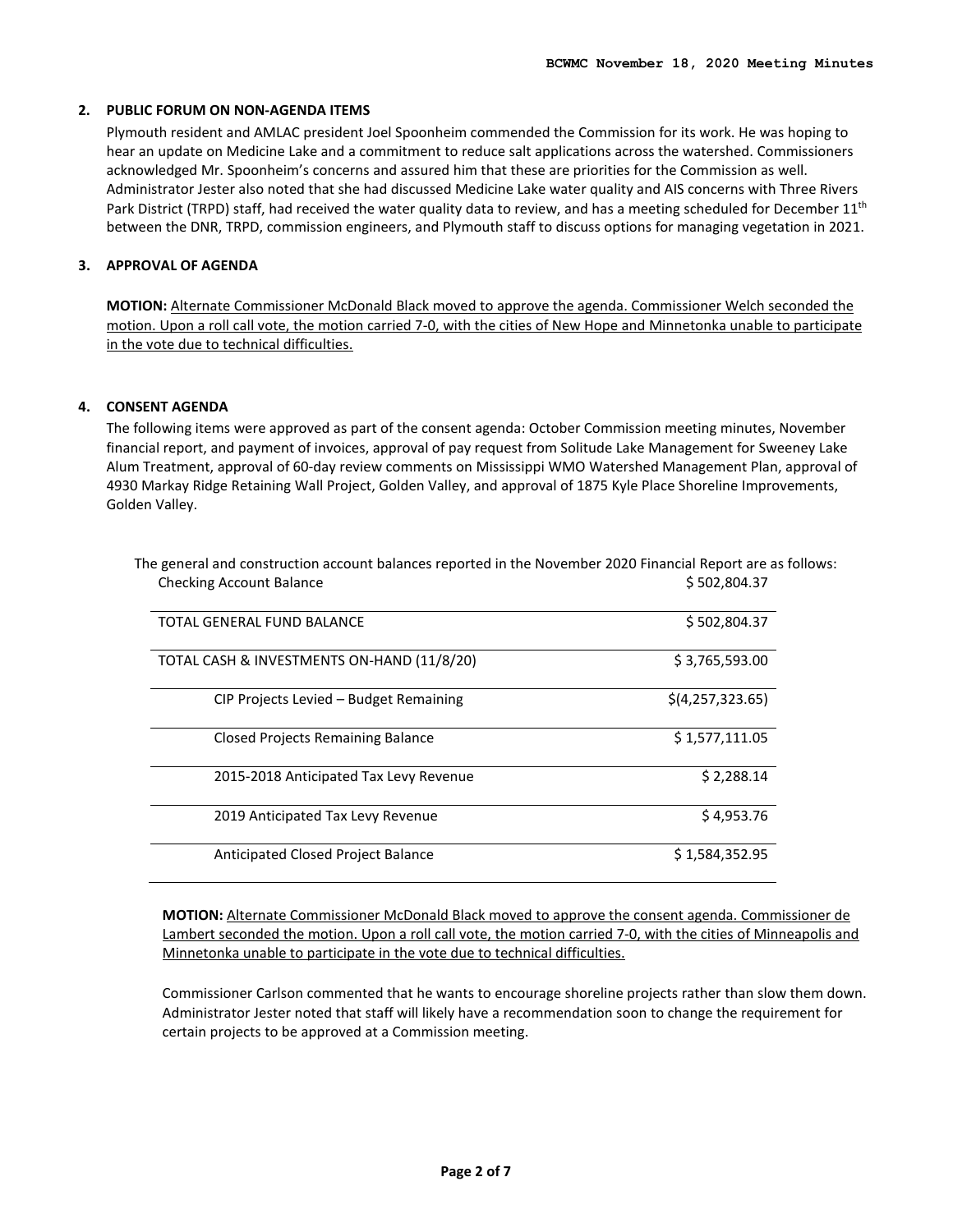# **5. BUSINESS**

#### **A. Receive Update on Sweeney Lake Alum Treatment**

Commission Engineer Greg Wilson reported that the first phase of the alum treatment was completed. He noted the cold temperatures, snowfall, and high winds slowed down the project, but ultimately everything was completed as planned.

Engineer Wilson reported that 37,700 gallons of alum and 18,000 gallons of sodium aluminate were applied to Sweeney Lake between October 28th and November 5th with four passes each in the north and south basin treatment zones to ensure uniform application of the chemicals. He reported that Barr staff collected water quality and temperature measurements to confirm that neutral pH was maintained throughout the application. The City of Golden Valley and the Hidden Lakes HOA assisted by accommodating equipment storage and lake access throughout the treatment. The second (and final) phase of alum treatment is scheduled for the fall of 2022. Engineer Wilson reported that a small amount of chemical spilled within the holding berm which was handled as required. He indicated that overall, they were satisfied with the work of the contractor and that water temperatures stayed within the appropriate application range.

#### **B. Appoint MAWD Delegates and Consider Approval of Meeting Attendance by Commissioners and Administrator**

Administrator Jester informed the Commission that the annual MAWD meeting and convention will be held virtually December 2-4. She noted the Commission should appoint two delegates and one alternate delegate to attend the official business meeting on December 4<sup>th</sup> and noted that delegates must register for the meeting (registration is \$199/person). Administer Jester also requested approval to attend the convention.

Commissioner Welch noted that MAWD is extremely valuable and urged all Commission members to attend and/or to attend Metro MAWD meetings. He will be attending but thinks it would be better if he didn't serve as a delegate. Chair Prom may have a conflict, so he would also rather not serve as a delegate.

Commissioners Wayne Sicora and Stacy Harwell were appointed to serve as the BCWMC delegates, with Commissioner Welch as an alternate delegate.

Administrator Jester will publicly notice the MAWD conference because there may be a quorum of commissioners. It was agreed that there should be a pre-conference TAC/Commissioners meeting to review the pending MAWD resolutions and to prepare for the MAWD business meeting. Administrator Jester was asked to set up a meeting and publicly notice that meeting as well.

**MOTION:** Commissioner Welch moved to authorize payment of registration fees for any commissioner and the administrator to attend the MAWD conference and approve Commissioner Sicora and Commissioner Harwell to be delegates. Alternate Commissioner McDonald Black seconded the motion. Upon a roll call vote, the motion carried 8-0 with Minnetonka unable to participate in the vote due to technical difficulties.

#### **C. Review Protocols and Process for Addressing Potential Conflicts of Interest**

Due to recent questions about potential conflicts of interest related to Commission work, Administrator Jester worked with the Commission attorney Dave Anderson to develop a framework for addressing potential conflicts as they arise.

Commissioner Welch suggested changes to the framework which were emailed to commissioners the afternoon before this meeting. He acknowledged that the first bullet point should be "administrative approval" rather than "administrative waiver." He stressed that it needs to be clear whether the authority to waive conflict is delegated to the administrator.

Chair Prom asked whether consent should be done in writing or verbal. Attorney Anderson responded that written consent would be better for transparency.

There was a discussion about how cities and others can access and use the Commission's XP-SWMM hydrologic model. Commission Engineer Chandler stated that there is an agreement that can be executed when others wish to use the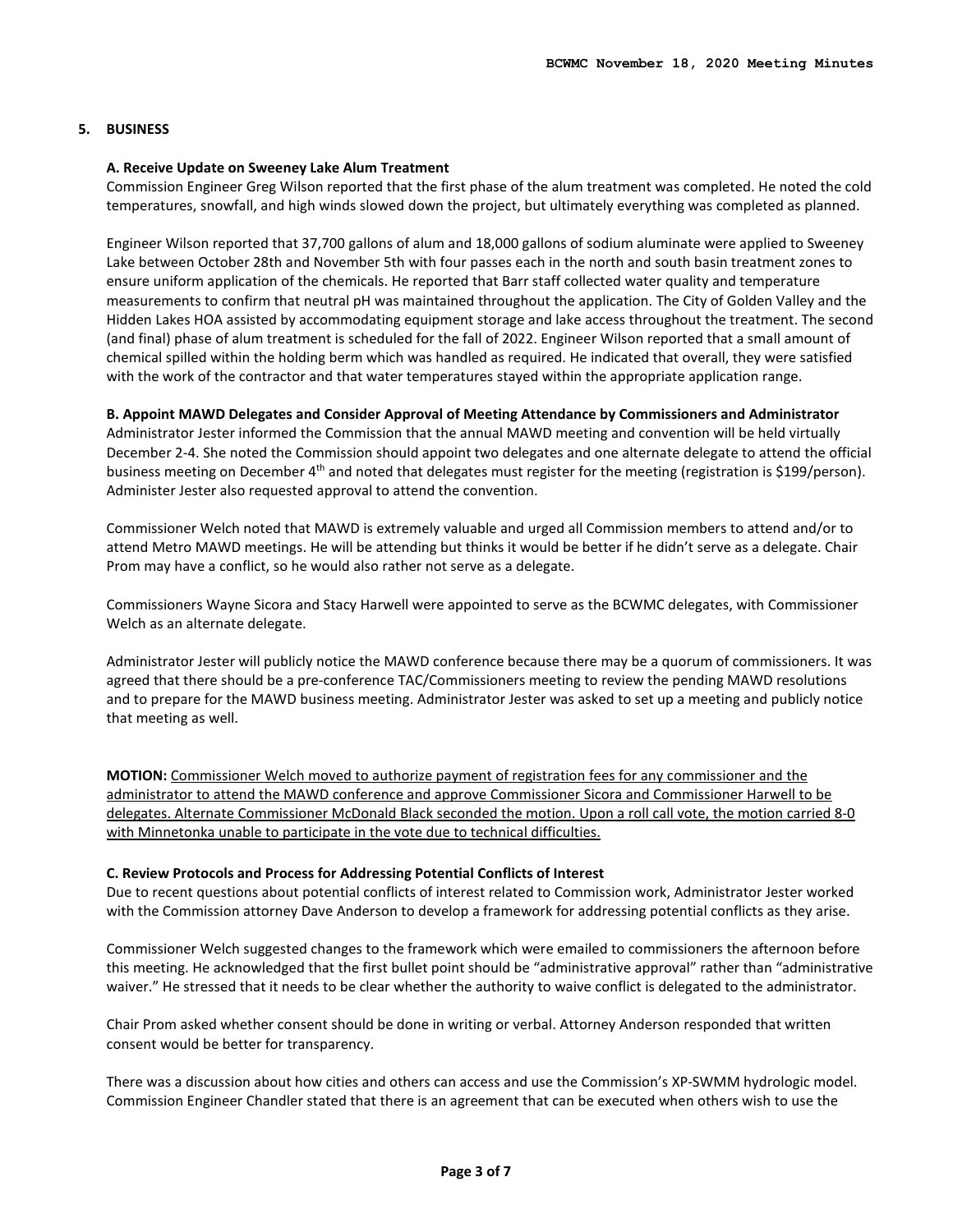model. However, she noted that cities may have to hire a firm to run it, so it is easier and faster to have Barr run the model. Commissioner Welch noted that the only time there is an issue is when someone is paying Barr to do something.

Commissioner de Lambert liked Commissioner Welch's proposed changes and thought they adequately address various scenarios.

**MOTION:** Commissioner de Lambert moved to adopt the proposed framework for addressing potential conflicts of interest, with Commissioner Welch's recommended changes and noting the first bullet should indicate "administrative approval" rather than "waiver." Alternate Commissioner Crough seconded the motion.

Discussion: Attorney Dave Anderson clarified that the second bullet is intended to be very narrow in scope, i.e. an exception to a rule. He also noted that this policy can be a "working" policy with changes and adjustments made, as needed in the future. It was also reiterated that properly documenting the procedure used to address potential conflicts is important.

VOTE: Upon a roll call vote, the motion carried 8-0 with Minnetonka unable to participate in the vote due to technology issues.

#### **D. Discuss Recommendations from Technical Advisory Committee and Possible Projects for 5-year CIP 2023-2027**

Administrator Jester explained that the TAC met on October  $1<sup>st</sup>$  and discussed a variety of issues including developing future CIP lists and chloride reduction strategies. She noted the TAC doesn't currently have recommendations for new or additional salt education, training or programs. Some TAC members are waiting to see what the new MS4 permit will require regarding chlorides. Plymouth staff indicated that MPCA's Smart Salting Assessment Tool was very useful for their city crews.

Administrator Jester reviewed the TAC recommendation that when applicable, project approval letters from the Commission Engineer include language encouraging developers and property managers to implement a chloride management plan with the goal of using best management practices for winter deicers and reducing the over application of chlorides. She noted that no template for a chloride management exists for property managers.

Commissioner Welch said that Nine Mile Creek Watershed District has a template. Administrator Jester replied that Nine Mile and Riley-Purgatory Bluff Creek Watershed Districts require a chloride management plan but the only elements within the plan are a point of contact for the property regarding winter maintenance and winter maintenance contractors certified in Smart Salting. She noted she hoped to develop an actual template that could be used for specific sites to note when, where, and how winter maintenance would happen.

The discussion revolved around the acknowledgment that a template is needed, but working with colleagues might be more effective than developing a template on our own. It was also noted that "encouragement" isn't likely to work. Commissioner Welch believes chloride management should be a requirement. Chair Prom added that salt management is difficult to enforce, but liked the encouragement language. Alternate Commissioner McDonald Black shared that she is happy to see the TAC discussing this issue and hopes further discussion continues. Administrator Jester noted that the BCWMC project review letters are sent to city staff who could decide to make the chloride plan a requirement for permit issuance.

Education consultant Dawn Pape added that this month's educational video is about smart salting practices in an attempt to normalize the proper scatter pattern of roughly three inches apart. She asked if the illicit discharge section of the MS4 permit would be a way to make shopkeepers, etc. more accountable. Plymouth TAC member Ben Scharenbroich responded by saying that is a slippery slope, because an illicit discharge must be excessive and conclusively drain to a waterbody. Cities will need more guidance from the MPCA. Generally, cities are waiting to see the chloride management requirements in the new MS4 permit (expected later this fall) before deciding what strategies or changes are needed at the city level. Alternate Commissioner Cesnik added her support for the development of a template—the easier, the better.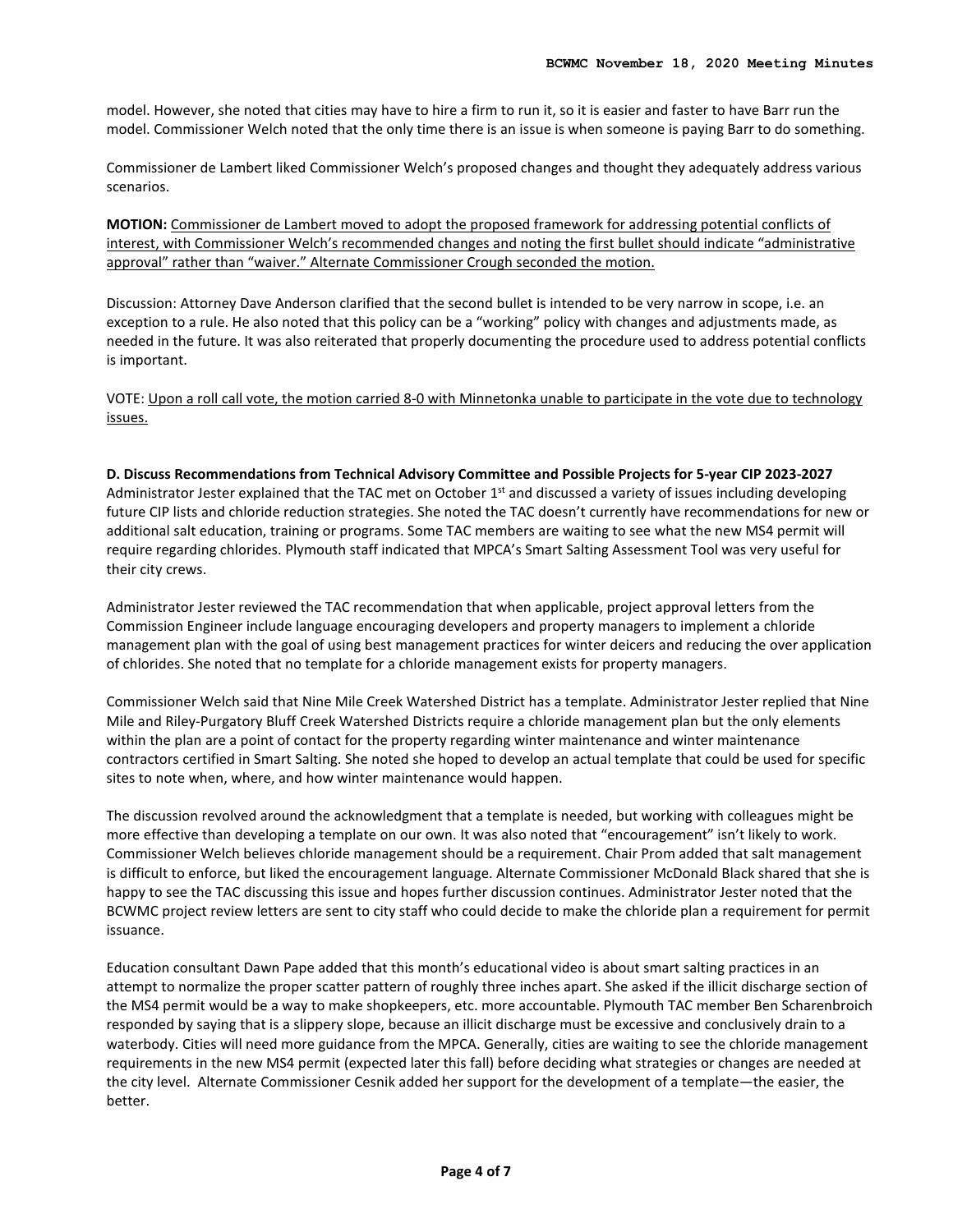There was consensus that the TAC's recommendation to include the chloride management plan language in review letters was appropriate and should begin immediately.

# Approaches for developing 10-year CIP in next watershed management plan

Administrator Jester reported that the TAC spent some time discussing methods for targeting and prioritizing projects for inclusion in the 10-year CIP for the next watershed management plan. Plan development will begin in 2022 or 2023 and is due in 2025. Staff noted that some analyses may take time to perform and pre-planning might need to get started soon.

The TAC recommends exploring the development of subwatershed analyses (SWAs) to help determine the location and cost-benefit of best management practices or projects that can be implemented to reduce pollution to a specific waterbody or to reduce flooding. It was noted that Shingle Creek WMC performs SWAs to identify the best areas for water quality improvement projects that not only help target Shingle Creek WMC CIP projects, but also help cities understand where projects would have the most benefit. This allows cities to look for improvement opportunities in those areas when city projects or development/redevelopment projects are proposed. It was noted that areas in need of SWAs could be determined through a combination of model results, hot spot and flood potential maps, known water quality issues, and Commission and city staff knowledge and input. Other commissioners agreed on the value of this evaluation.

There was discussion about the possibility of using a committee to discuss CIP development to determine what we have, what we need, and where opportunities exist. Chair Prom noted that commissioners can join TAC meetings to have joint discussions. Commissioner Welch noted it was important for the CIP ideas to start with the Commission rather than the TAC. Commissioner Sicora stated that as a Shingle Creek WMC commissioner, he understood the value of these SWAS and thought it could be valuable to have a presentation about the Crystal Lake SWA.

Commission Engineer Chandler noted that SWAs are very good at pointing out where BMPs can be placed for phosphorus reductions but may not be as useful for identifying locations or BMPs to address chlorides or flooding.

Commissioner Sicora and Commissioner Welch added comments about how it's important to determine how the SWA will be useful and only focusing on phosphorus would be a mistake. Commissioner Welch reminded the group that Minnehaha Creek WD staff gave a great presentation to a small audience of the former CIP Prioritization Committee on their targeting processes. Alternate Commissioner McDonald Black said it would be important to understand the scope and to make sure there's a balance between planning and doing. There was consensus that a presentation about Shingle Creek SWA(s) was a good idea for a future Commission meeting.

Commissioner Welch asked about the TAC item related to review of CIP implementation timelines. Administrator Jester noted that the TAC had a brief discussion about the various timelines for implementation for CIP projects over the years. She noted the TAC discussed the possibility of recommending timing guidelines or requirements, but in the end agreed that due to vast differences between the projects the timing of CIP implementation should continue on a case-by-case basis without imposing timing constraints, and thus had no recommendation for change. Commissioner Welch agreed there can't be a "one size fits all" requirement but noted the Commission has an obligation to tax payers for project implementation and thought perhaps the Commission should be the direct implementer more often.

#### **E. Consider Options for Implementing Bryn Mawr Meadows Water Quality Improvement Project**

Administrator Jester started with an overview explaining the three recommendations outlined in the memo including:

- 1. Commission prepare designs and specifications for CIP project components to be built on park land and within city right-of-way through BCWMC contractors rather than entering an agreement with MPRB or Minneapolis for design and engineering work.
- 2. After designs are complete, consider separate agreements for construction: one with MPRB and one with city of Minneapolis.
- 3. Request that the Commission Engineer develop a proposal and cost estimate for the final design and development of plans and specifications, permitting assistance, and bidding assistance for the project.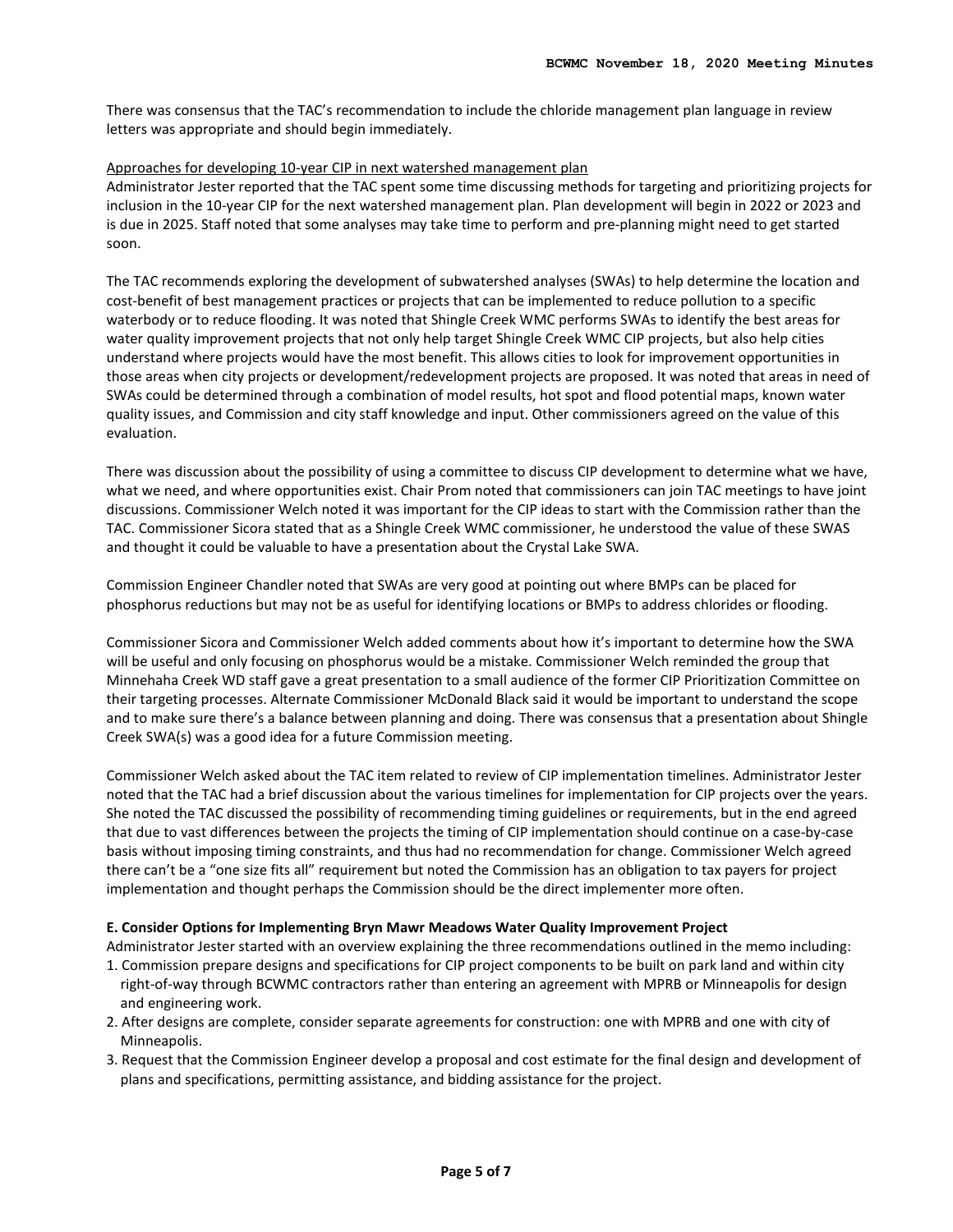Administrator Jester noted that at the September 2019 meeting, the Commission officially ordered this project that will construct BMPs in Minneapolis right-of-way and within the MPRB park in conjunction with a major park redevelopment project. Because the project will be constructed within two different jurisdictions, there are various options for implementation. The project is complicated because there are pieces in city right-of-way in addition to being in the park. Administrator Jester noted that neither the city nor the MPRB was excited about taking on the whole project because of the different jurisdictions.

Commissioner Welch stated we should have a written agreement outlining roles and responsibilities among all parties before beginning project design. He noted the Commission should be cautious about spending CIP funding before there is an agreement in place. There was some discussion about the elements that should be included in the agreement. Administrator Jester agreed an agreement was a good idea and noted there had been no inclination from MPRB that the project would not be designed and constructed on the timeline previously reported.

**MOTION:** Commissioner Welch moved to approve development of a scope of work from the Commission Engineer to design the Bryn Mawr Meadows Water Quality Improvement Project for an amount not to exceed \$183,000 and to direct Administrator Jester to develop an agreement with the city of Minneapolis and Minneapolis Park and Rec Board with assistance from Commission Attorney Anderson. Alternate Commissioner Crough seconded the motion.

Commission Engineer Chandler noted that it may be easier to develop a scope of work after the agreement is in place. This detail was noted as being implied within the motion. It was also noted that the agreement would need a process for review and approval of 90% plans by all parties.

VOTE: Upon a roll call vote, the motion carried 8-0, with Minnetonka unable to participate in the vote due to technology issues.

# **F. Consider Options for Implementing Main Stem Lagoon Dredging Project**

Administrator Jester explained that at the September 2020 meeting, the Commission officially ordered this project and agreed to design and construct the project without contracting with another entity for implementation. She further explained since BCWMC is implementing this project rather than reimbursing another entity, the Commission should be able to cover the expenses as soon as invoiced. She reviewed her recommendation including:

1. Request that the Commission Engineer develop a proposal and cost estimate for the final design and development of plans and specifications, permitting assistance, bidding assistance and construction services for the project. 2. Begin project design and permitting summer 2021; dredge Lagoons D, E & F winter 2022/2023.

Alternate Commissioner Crough said this sounds like a project that will require considerable work by the Commission Attorney and indicated it would be helpful to have a cost estimate from the attorney. Commission Attorney Anderson agreed that attorney fees will be higher due to more involvement. Administrator Jester recommended that, for this project, the attorney's time be charged directly to the specific CIP project account.

**MOTION:** Commissioner Welch moved to approve the Administrator's recommended implementation timing and to receive a scope of work from the Commission Engineer to provide project engineering for an amount not to exceed \$300,000. Alternate Commissioner McDonald Black seconded the motion. Upon a roll call vote, the motion carried 9-0.

# **G. Decide on Method for Staff Evaluation**

Chair Prom asked for input on whether the Commission would like to pursue a different route in evaluating staff. Commissioner Welch expressed support to continue with a survey and stressed that commissioners need to weigh in because the staff deserves the feedback. There was consensus to use the same evaluation mechanism as 2019 with Chair Prom collecting input and summarizing the input at the December meeting.

#### **6. COMMUNICATIONS**

A. Administrator's Report

i. Update on Medicine Lake issues were covered during the public forum.